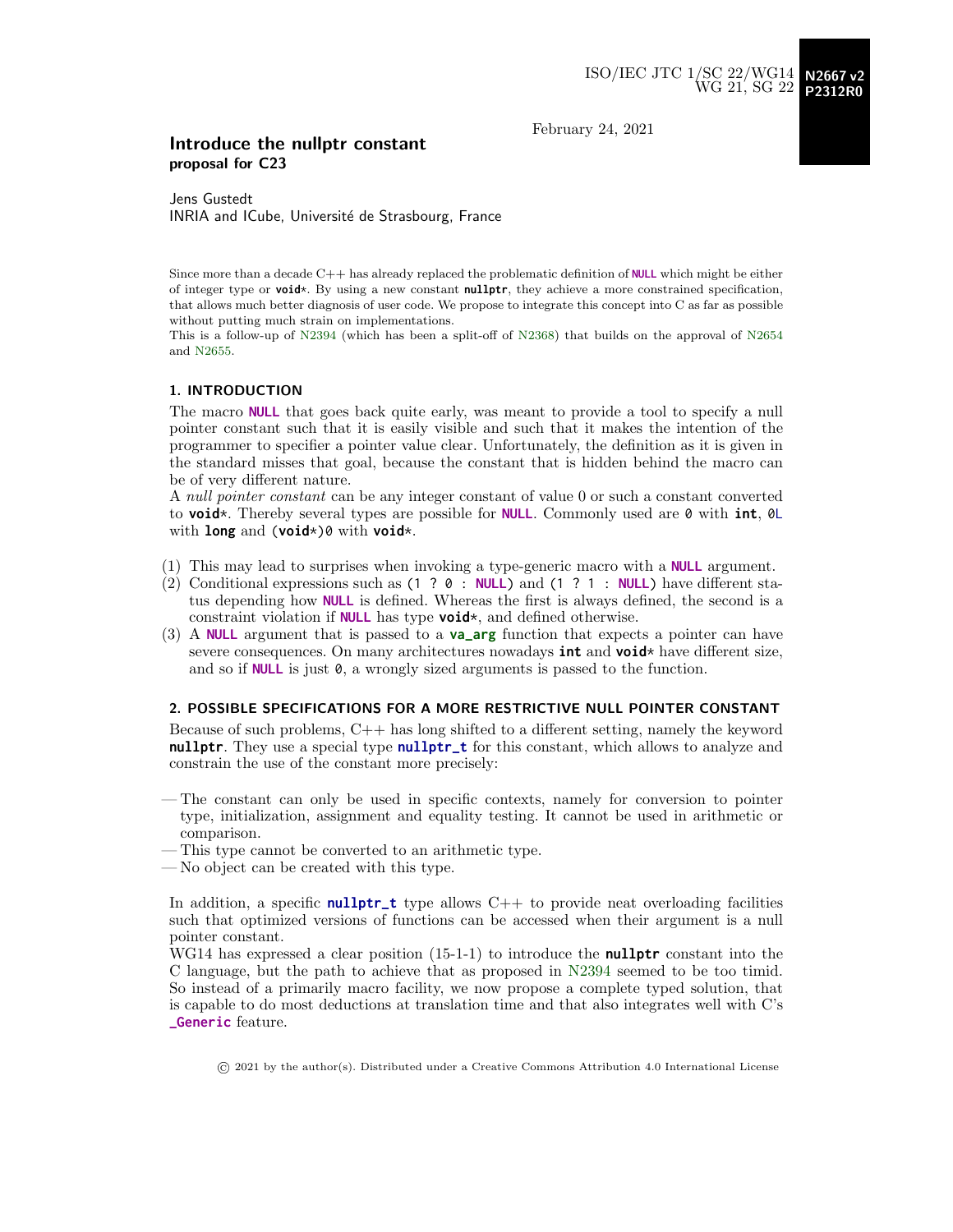#### 3. DESIGN CHOICES

The most important choice in the design of the new feature is to draw the line between properties of the **nullptr** constant and its type, **nullptr\_t**. It seemed to us that the most important feature here is the **nullptr** constant itself, and that the type is of much less importance. Therefore we opted to attach most properties to the constant; otherwise all places in the standard that make sophisticated choices according to a null pointer constant and/or about a type **void**\* would have to be amended.

To avoid having to talk about the **nullptr\_t** type and expressions with that type we chose to adjust expressions that contain **nullptr** as much as possible, see Table [I.](#page-1-0)

<span id="page-1-0"></span>Table I. Proposed adjustment rules for **nullptr** expressions

| expression                           | adjustment | context                   |
|--------------------------------------|------------|---------------------------|
| $\text{(nullptr)}$                   | nullptr    |                           |
| ${\sf \_}Generator(X, T: nullptr, )$ | nullptr    | if $X$ has type $T$       |
| $x$ ? nullptr : nullptr              | nullptr    | x may be evaluated or not |
| nullptr                              | false      | controlling expression    |
| !nullptr                             | true       |                           |
| $nullptr == nullptr$                 | true       |                           |
| $nullptr$ != $nullptr$               | false      |                           |

Otherwise, **nullptr** is only allowed where a null pointer constant is converted to a pointer type, namely, pointer equality, pointer initialization and pointer assignment, including function arguments for functions with a pointer parameter in their prototype. Forbidden are the following uses.

- operand of an arithmetic operator,
- operand of relational comparison,
- as second or third operand in a ?: choice, unless the other expression has pointer type,
- any conversion to a type other than a pointer type or **bool**,
- initialization or assignment other than for a pointer type, not even to objects of **nullptr\_t**,
- argument to a function parameter without prototype.

Only once these choices have been made, we have to minimally design the **nullptr\_t** such that it is usable in generic selection and function declaration. Thereby it can be used to improve the possibility of translation time choices through existing C features for typegeneric programming.

As a consequence:

- Declarations of objects of type **nullptr\_t** are only allowed for function parameters.
- Even if defined as a function parameter such an object cannot be evaluated. Such an evaluation is unnecessary since the type has exactly one possible value, namely **nullptr**.

By this tricks we avoid any difficulties that could arise if the representation of such an object would be manipulated. There is no need for a specification of trap representations for the type, for example. Also, necessary ABI additions are minimized. The only specification that implementations have to agree upon is if a parameter of such a type is even passed along, and, if it even is, the size or hardware register for such a parameter.

#### 4. PROPOSED CHANGES

#### 4.1. **nullptr**

First, we have to anchor **nullptr** in the syntax. This is not very difficult and requires additions of **nullptr** to 6.4.1 p1 and p2, 6.4.4.5 p1, 6.10.8.1 and Annex A.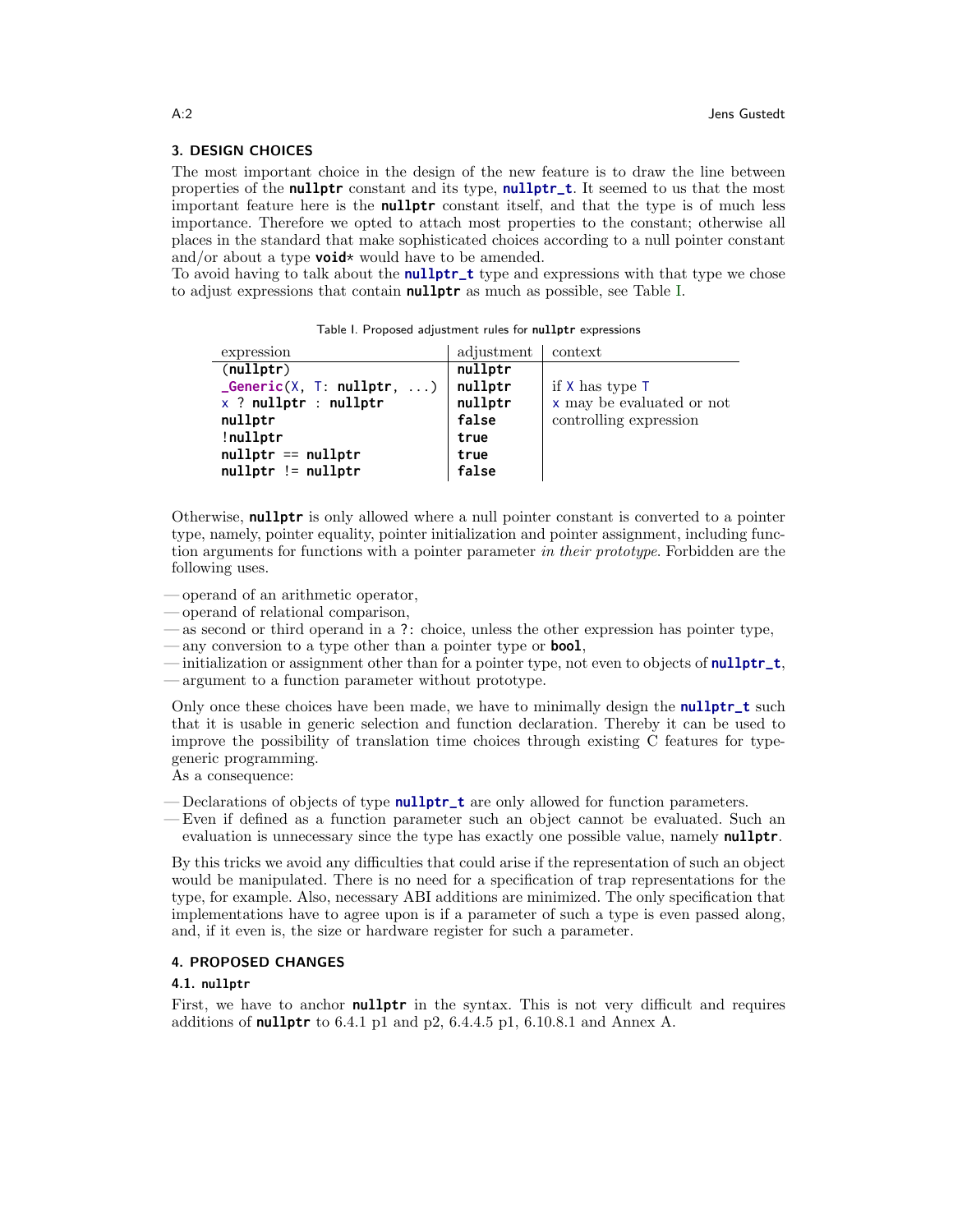#### **Introduce the nullptr constant A:3** A:3

The most important change is a new clause  $(6.5.4.4.2)$  that describes the main properties of the new constant. In particular it describes the main mechanism according to which it is used:

p1 is a list of contexts where expressions with **nullptr** are adjusted to simplify them at translation time

p2 is a list of contexts in which **nullptr** is allowed.

Then, some special arrangments are necessary:

- (1) For pointer conversion (6.3.2.3) we add it to the list of null pointer constants.
- (2) A note (6.4.4.5.2 p5) explains the contexts in which **nullptr** is not allowed by the constraints. In particular, for default function argument promotions we stipulate that **nullptr** is not a valid argument.
- (3) We make the special provisions for **nullptr** constants that are used in equality testing  $(6.5.9 \text{ p2} \text{ and new p5})$  and the conditional operator  $(6.5.15 \text{ p3} \text{ and new p6}).$

As an optional change we add a new clause (6.11.3) to mark other constructs for null pointer constants obsolescent.

#### 4.2. **NULL**

A second set of changes concern **NULL**. The new constant **nullptr** is introduced to phase this one out, so **NULL** should be deprecated and replaced (7.19 p3 and new p5, 7.31.12). In the future even existing usage of **NULL** should provide all the possible diagnostics, so its expansion should preferably be set to **nullptr** (7.19 p5).

In addition, all uses of **NULL** should be replaced by **nullptr**. These changes are mainly text replacement, so we don't list them in the diffmarks, below.

#### 4.3. **nullptr\_t**

In this proposal the type **nullptr\_t** only plays a minor role and is only needed for user code that explicitly requests it. Therefore we propose to add it as semantic type to  $\lt$  stddef.h> much as **size\_t** or **ptrdiff\_t** (7.19 p2). The few details of this type then are added in a new subclause (7.19.1). It constrains the use of the type to function parameters and inhibits any evaluation of such a parameter. The presentation of the new type is then accomplished by a sequence of three examples that illustrate the connection of **nullptr\_t** and **\_Generic**.

#### 5. QUESTIONS FOR WG14

As WG14 has already clearly expressed the wish to add **nullptr** to the C standard, we don't repeat that question here.

Question 1. Does WG14 want to integrate **nullptr** as proposed in [N2667](http://www.open-std.org/jtc1/sc22/wg14/www/docs/n2667.pdf) into C23?

QUESTION 2. Does  $WGI4$  want to mark the constructs for other null pointer constants as obsolescent as proposed in [N2667](http://www.open-std.org/jtc1/sc22/wg14/www/docs/n2667.pdf) for C23?

Question 3. Does WG14 want to mark the **NULL** macro as obsolescent as proposed in [N2667](http://www.open-std.org/jtc1/sc22/wg14/www/docs/n2667.pdf) for C23?

QUESTION 4. Does  $WGI4$  want to have a **nullptr\_t** type along the lines of  $N2667$ in C23?

Question 5. Does WG14 want to integrate **nullptr\_t** as proposed in [N2667](http://www.open-std.org/jtc1/sc22/wg14/www/docs/n2667.pdf) into C23?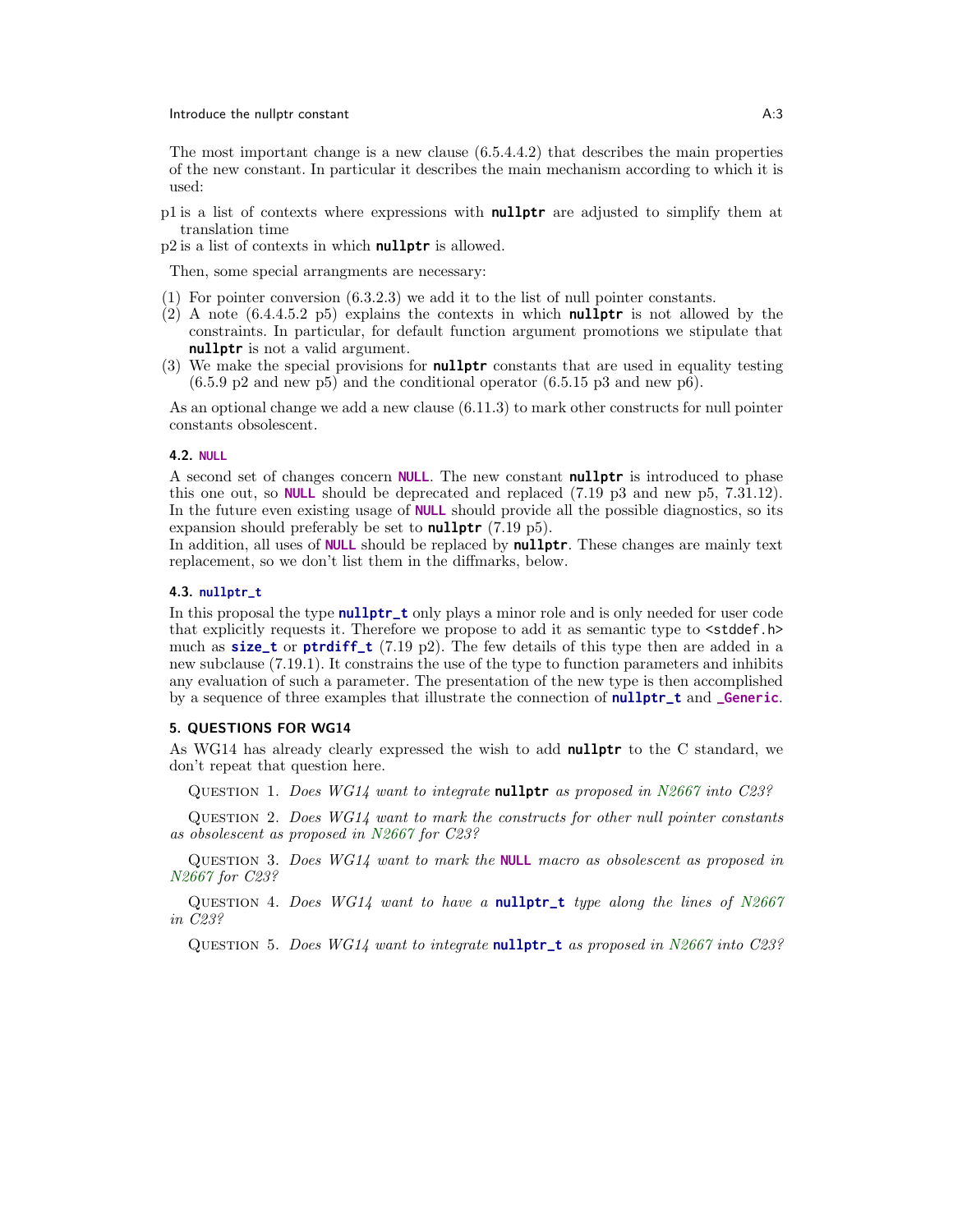# Appendix: pages with diffmarks of the proposed changes against proposals [N2654](http://www.open-std.org/jtc1/sc22/wg14/www/docs/n2654.pdf) and [N2655.](http://www.open-std.org/jtc1/sc22/wg14/www/docs/n2655.pdf)

The following page numbers are from the particular snapshot and may vary once the changes are integrated.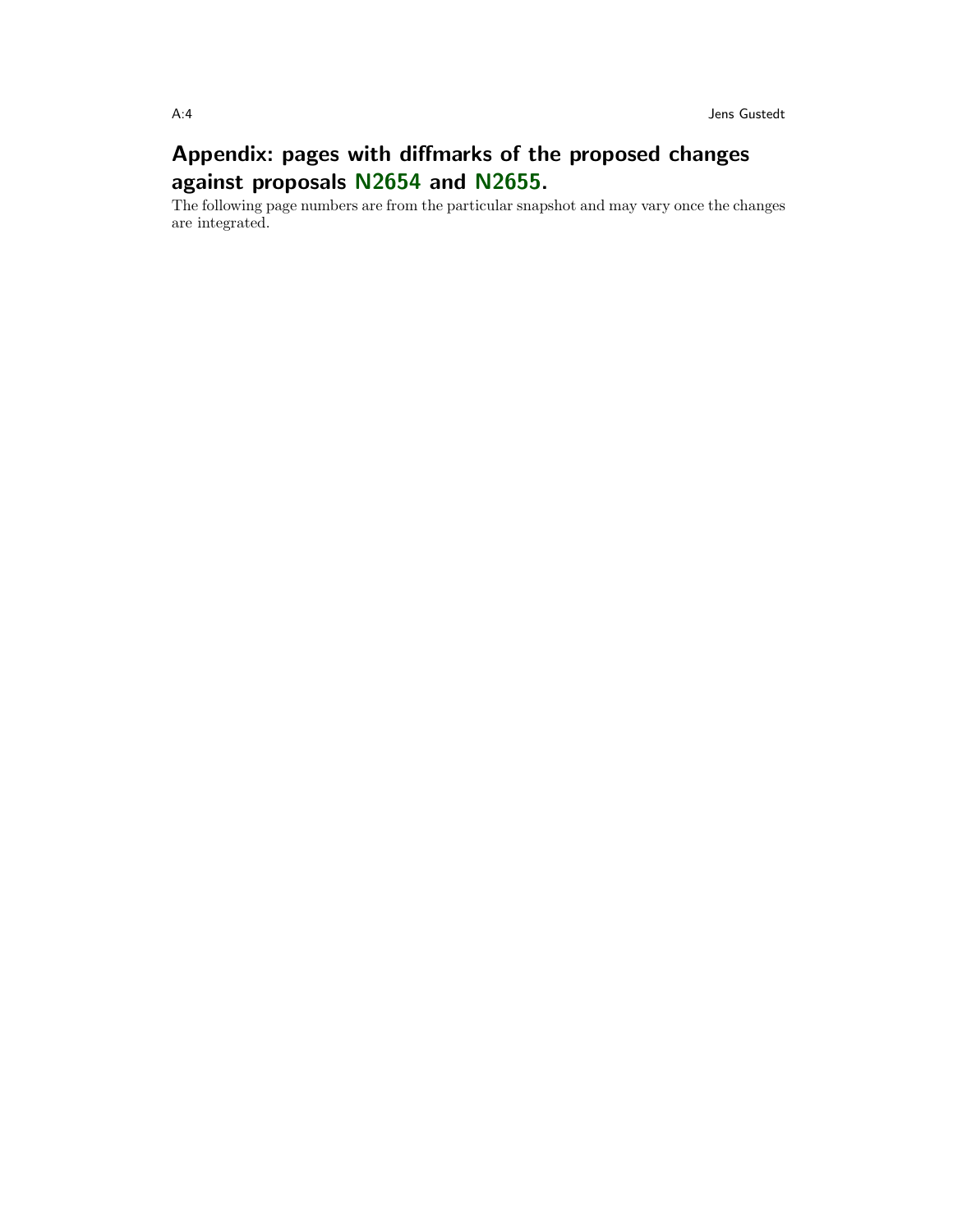## **6.3.2.3 Pointers**

- 1 A pointer to **void** may be converted to or from a pointer to any object type. A pointer to any object type may be converted to a pointer to **void** and back again; the result shall compare equal to the original pointer.
- 2 For any qualifier *q*, a pointer to a non-*q*-qualified type may be converted to a pointer to the *q*-qualified version of the type; the values stored in the original and converted pointers shall compare equal.
- 3 An integer constant expression with the value 0, <del>or</del> such an expression cast to type **void** \*, <u>or the</u> constant **nullptr**, is called a *null pointer constant*.<sup>68)</sup> If a null pointer constant is converted to a pointer type, the resulting pointer, called a *null pointer*, is guaranteed to compare unequal to a pointer to any object or function.
- 4 Conversion of a null pointer to another pointer type yields a null pointer of that type. Any two null pointers shall compare equal.
- 5 An integer may be converted to any pointer type. Except as previously specified, the result is implementation-defined, might not be correctly aligned, might not point to an entity of the referenced type, and might be a trap representation. $69$
- 6 Any pointer type may be converted to an integer type. Except as previously specified, the result is implementation-defined. If the result cannot be represented in the integer type, the behavior is undefined. The result need not be in the range of values of any integer type.
- 7 A pointer to an object type may be converted to a pointer to a different object type. If the resulting pointer is not correctly aligned<sup>70)</sup> for the referenced type, the behavior is undefined. Otherwise, when converted back again, the result shall compare equal to the original pointer. When a pointer to an object is converted to a pointer to a character type, the result points to the lowest addressed byte of the object. Successive increments of the result, up to the size of the object, yield pointers to the remaining bytes of the object.
- 8 A pointer to a function of one type may be converted to a pointer to a function of another type and back again; the result shall compare equal to the original pointer. If a converted pointer is used to call a function whose type is not compatible with the referenced type, the behavior is undefined.

**Forward references:** the **nullptr** constant  $(6.4.4.5.2)$ , cast operators (6.5.4), equality operators (6.5.9), integer types capable of holding object pointers (7.20.1.4), simple assignment (6.5.16.1).

## **6.4 Lexical elements**

### **Syntax**

1 *token:*

*keyword identifier constant string-literal punctuator*

*preprocessing-token:*

*header-name identifier pp-number character-constant string-literal punctuator* each non-white-space character that cannot be one of the above

<sup>&</sup>lt;sup>68)</sup>The <u>obsolescent</u> macro **NULL** is defined in <stddef.h> (and other headers) as a null pointer constant; see 7.19, but new code should prefer the keyword nullptr wherever a null pointer constant is specified.

 $^{69}$ )The mapping functions for converting a pointer to an integer or an integer to a pointer are intended to be consistent with the addressing structure of the execution environment.

 $^{70}$ In general, the concept "correctly aligned" is transitive: if a pointer to type A is correctly aligned for a pointer to type B, which in turn is correctly aligned for a pointer to type C, then a pointer to type A is correctly aligned for a pointer to type C.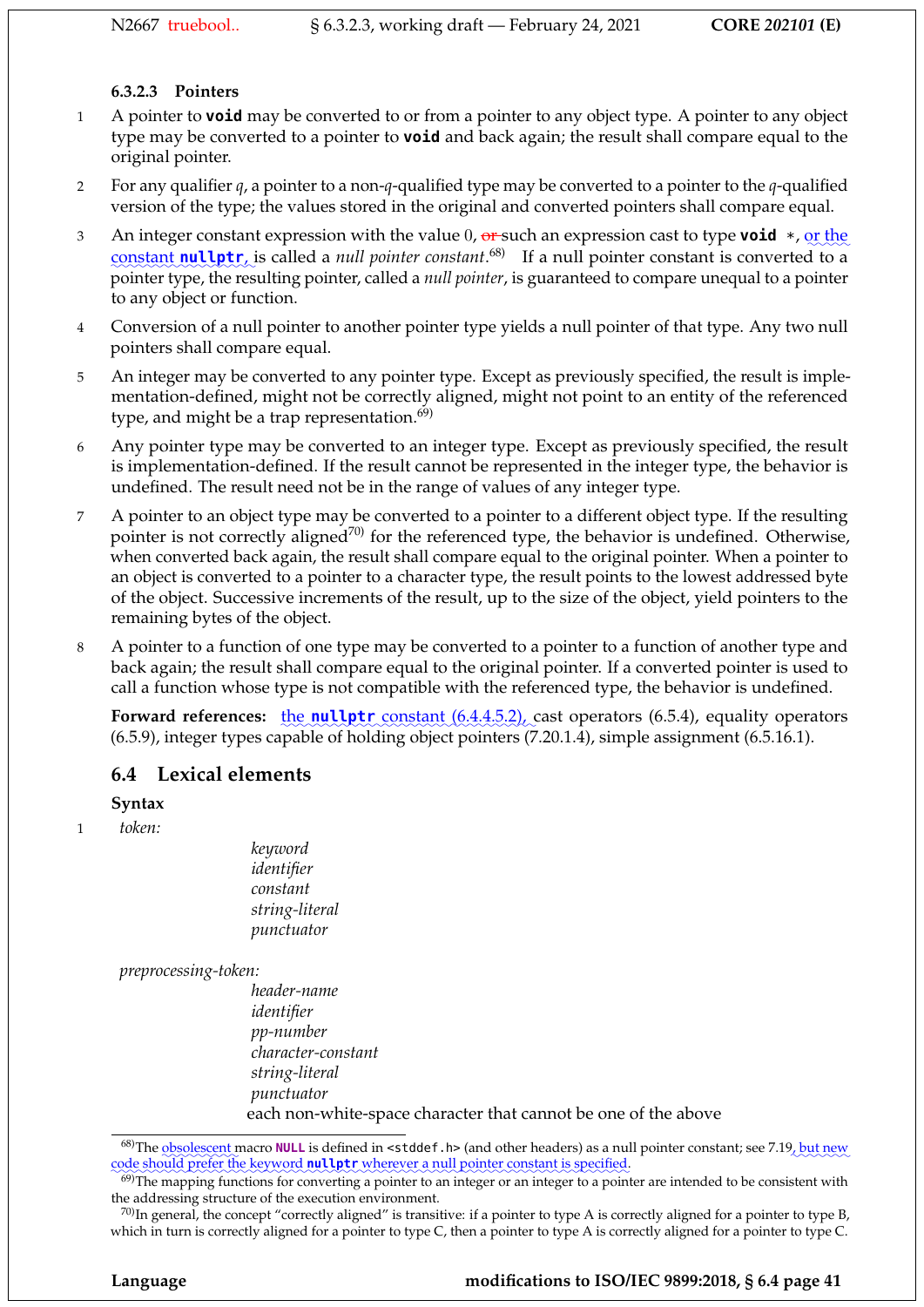#### **Constraints**

2 Each preprocessing token that is converted to a token shall have the lexical form of a keyword, an identifier, a constant, a string literal, or a punctuator.

### **Semantics**

- 3 A *token* is the minimal lexical element of the language in translation phases 7 and 8. The categories of tokens are: keywords, identifiers, constants, string literals, and punctuators. A preprocessing token is the minimal lexical element of the language in translation phases 3 through 6. The categories of preprocessing tokens are: header names, identifiers, preprocessing numbers, character constants, string literals, punctuators, and single non-white-space characters that do not lexically match the other preprocessing token categories.71) If a' or a " character matches the last category, the behavior is undefined. Preprocessing tokens can be separated by *white space*; this consists of comments (described later), or *white-space characters* (space, horizontal tab, new-line, vertical tab, and formfeed), or both. As described in 6.10, in certain circumstances during translation phase 4, white space (or the absence thereof) serves as more than preprocessing token separation. White space may appear within a preprocessing token only as part of a header name or between the quotation characters in a character constant or string literal.
- 4 If the input stream has been parsed into preprocessing tokens up to a given character, the next preprocessing token is the longest sequence of characters that could constitute a preprocessing token. There is one exception to this rule: header name preprocessing tokens are recognized only within **#include** preprocessing directives and in implementation-defined locations within **#pragma** directives. In such contexts, a sequence of characters that could be either a header name or a string literal is recognized as the former.
- 5 **EXAMPLE 1** The program fragment 1Ex is parsed as a preprocessing number token (one that is not a valid floating or integer constant token), even though a parse as the pair of preprocessing tokens 1 and Ex might produce a valid expression (for example, if Ex were a macro defined as+1). Similarly, the program fragment 1E1 is parsed as a preprocessing number (one that is a valid floating constant token), whether or not E is a macro name.
- 6 **EXAMPLE 2** The program fragment x+++++y is parsed as x ++ ++ + y, which violates a constraint on increment operators, even though the parse  $x$  ++ + ++  $y$  might yield a correct expression.

**Forward references:** character constants (6.4.4.4), comments (6.4.9), expressions (6.5), floating constants (6.4.4.2), header names (6.4.7), macro replacement (6.10.3), postfix increment and decrement operators (6.5.2.4), prefix increment and decrement operators (6.5.3.1), preprocessing directives (6.10), preprocessing numbers (6.4.8), string literals (6.4.5).

### **6.4.1 Keywords**

### **Syntax**

1 *keyword:* one of

| alignas  | else    | register      | typedef             |
|----------|---------|---------------|---------------------|
| alignof  | enum    | restrict      | union               |
| auto     | extern  | return        | unsigned            |
| bool     | false   | short         | void                |
| break    | float   | signed        | volatile            |
| case     | for     | sizeof        | while               |
| char     | goto    | static        | $\_Atomic$          |
| const    | if      | static_assert | $_{_{_{}}}$ Complex |
| continue | inline  | struct        | <b>_Generic</b>     |
| default  | int     | switch        | <b>_Imaginary</b>   |
| do       | long    | thread_local  | _Noreturn           |
| double   | nullptr | true          |                     |

 $^{71}$ An additional category, placemarkers, is used internally in translation phase 4 (see 6.10.3.3); it cannot occur in source files.

**modifications to ISO/IEC 9899:2018, § 6.4.1 page 42 Language**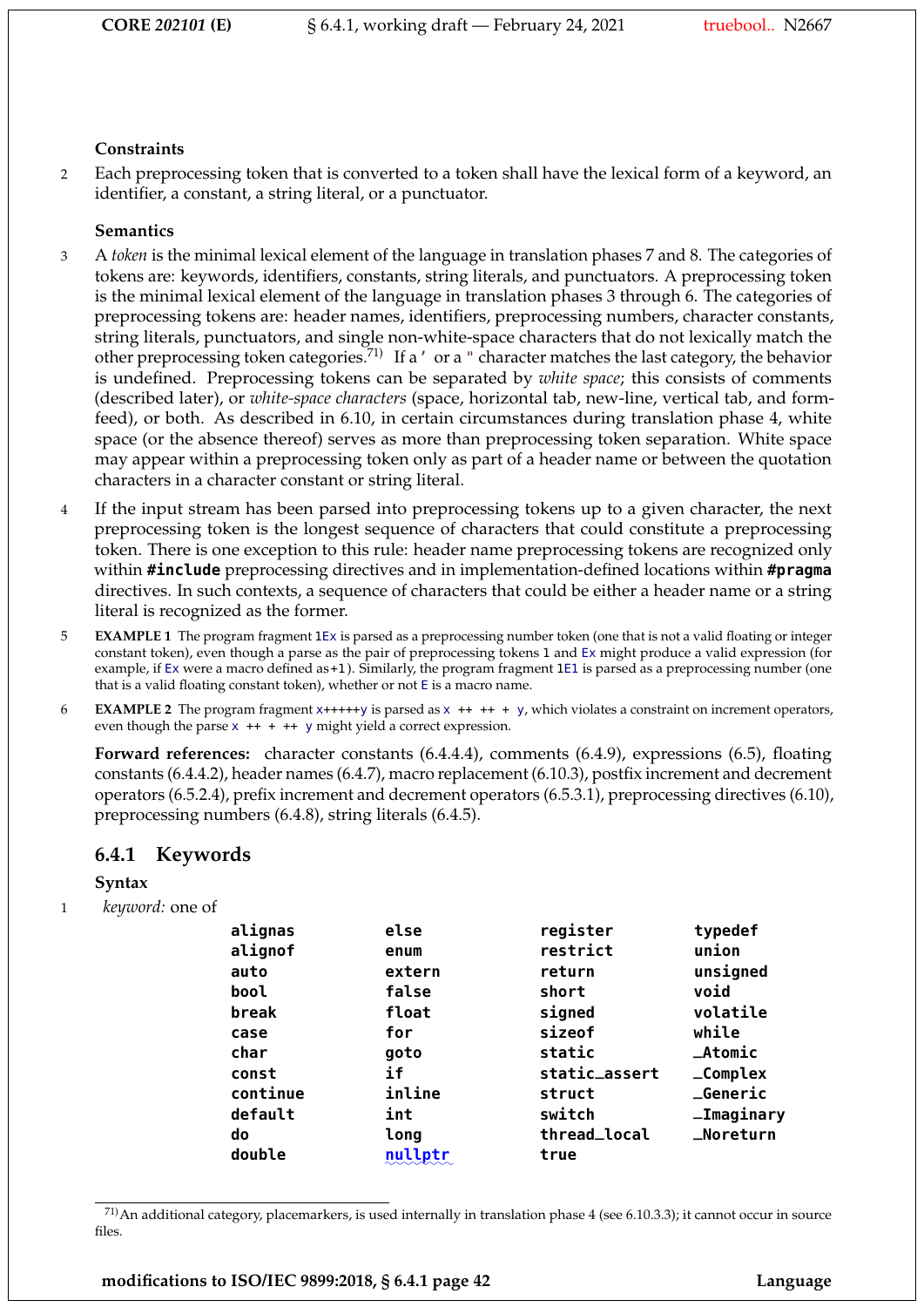#### **Constraints**

2 The keywords

| alignas | bool  | mullptr       | thread_local |
|---------|-------|---------------|--------------|
| alignof | false | static_assert | true         |

may optionally be predefined macro names (6.10.8.4). None of these shall be the subject of a **#define** or a **#undef** preprocessing directive.

#### **Semantics**

- 3 The above tokens (case sensitive) are reserved (in translation phases 7 and 8) for use as keywords, and shall not be used otherwise. The keyword **\_Imaginary** is reserved for specifying imaginary types.72)
- 4 The following table provides alternate spellings for certain keywords. These can be used wherever the keyword can.73)

| keyword       | alternative spelling |
|---------------|----------------------|
| alignas       | <b>_Alignas</b>      |
| alignof       | _Alignof             |
| bool          | <b>Bool</b>          |
| static_assert | _Static_assert       |
| thread_local  | _Thread_local        |

5 The spelling of keywords that are also predefined macros and that are subject to the **#** and **##** preprocessing operators is unspecified.74)

## **6.4.2 Identifiers**

### **6.4.2.1 General**

#### **Syntax**

1 *identifier:*

*identifier-nondigit identifier identifier-nondigit identifier digit*

#### *identifier-nondigit:*

*nondigit universal-character-name* other implementation-defined characters

*nondigit:* one of

|  |  | _abcdefghijklm            |  |  |  |  |
|--|--|---------------------------|--|--|--|--|
|  |  | nopqrstuvwxyz             |  |  |  |  |
|  |  | A B C D E F G H I J K L M |  |  |  |  |
|  |  | N O P Q R S T U V W X Y Z |  |  |  |  |

*digit:* one of

**0 1 2 3 4 5 6 7 8 9**

#### **Semantics**

<sup>2</sup> An identifier is a sequence of nondigit characters (including the underscore \_, the lowercase and uppercase Latin letters, and other characters) and digits, which designates one or more entities as

<sup>72)</sup>One possible specification for imaginary types appears in Annex G.

<sup>73)</sup>These alternative keywords are obsolescent features and should not be used for new code.

 $74$ )The intent of these specifications is to allow but not to force the implementation of the correspondig feature by means of a predefined macro.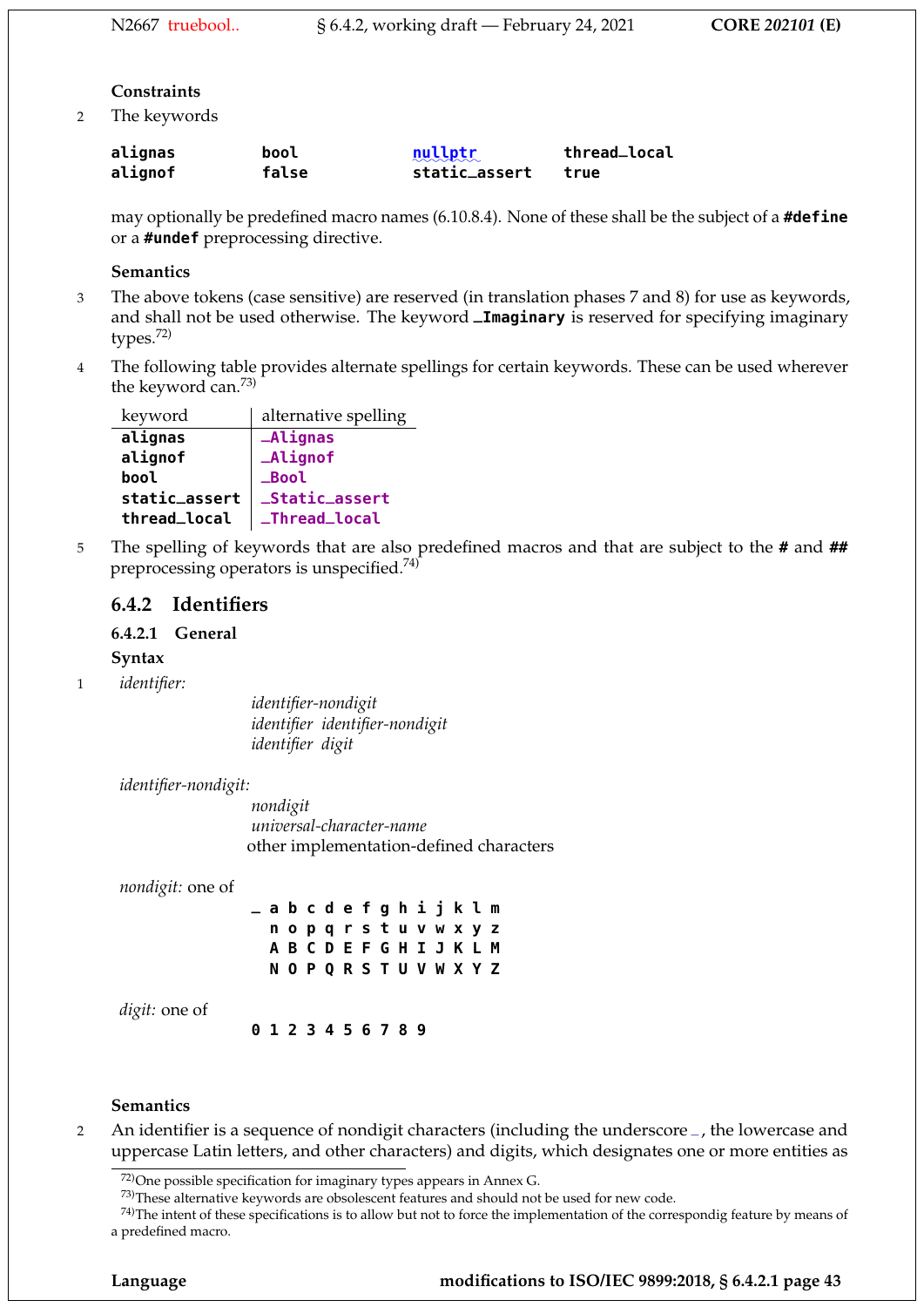## **Constraints**

9 The value of an octal or hexadecimal escape sequence shall be in the range of representable values for the corresponding type:

|      | Prefix   Corresponding Type                |
|------|--------------------------------------------|
| none | unsigned char                              |
|      | the unsigned type corresponding to wchar_t |
| u    | char16_t                                   |
| U    | char32_t                                   |

#### **Semantics**

- 10 An integer character constant has type **int**. The value of an integer character constant containing a single character that maps to a single-byte execution character is the numerical value of the representation of the mapped character interpreted as an integer. The value of an integer character constant containing more than one character (e.g., 'ab'), or containing a character or escape sequence that does not map to a single-byte execution character, is implementation-defined. If an integer character constant contains a single character or escape sequence, its value is the one that results when an object with type **char** whose value is that of the single character or escape sequence is converted to type **int**.
- <sup>11</sup> A wide character constant prefixed by the letter **L** has type **wchar\_t**, an integer type defined in the <stddef.h> header; a wide character constant prefixed by the letter **u** or **U** has type **char16\_t** or **char32\_t**, respectively, unsigned integer types defined in the <uchar.h> header. The value of a wide character constant containing a single multibyte character that maps to a single member of the extended execution character set is the wide character corresponding to that multibyte character, as defined by the **mbtowc**, **mbrtoc16**, or **mbrtoc32** function as appropriate for its type, with an implementation-defined current locale. The value of a wide character constant containing more than one multibyte character or a single multibyte character that maps to multiple members of the extended execution character set, or containing a multibyte character or escape sequence not represented in the extended execution character set, is implementation-defined.
- 12 **EXAMPLE 1** The construction'\0' is commonly used to represent the null character.
- 13 **EXAMPLE 2** Consider implementations that use two's complement representation for integers and eight bits for objects that have type **char**. In an implementation in which type **char** has the same range of values as **signed char**, the integer character constant'\xFF' has the value −1; if type **char** has the same range of values as **unsigned char**, the character constant '\xFF' has the value  $+255$ .
- 14 **EXAMPLE 3** Even if eight bits are used for objects that have type **char**, the construction'\x123' specifies an integer character constant containing only one character, since a hexadecimal escape sequence is terminated only by a non-hexadecimal character. To specify an integer character constant containing the two characters whose values are '\x12' and'3' , the construction'\0223' can be used, since an octal escape sequence is terminated after three octal digits. (The value of this two-character integer character constant is implementation-defined.)
- 15 **EXAMPLE 4** Even if 12 or more bits are used for objects that have type **wchar\_t**, the construction L'\1234' specifies the implementation-defined value that results from the combination of the values 0123 and'4' .

**Forward references:** common definitions <stddef.h> (7.19), the **mbtowc** function (7.22.7.2), Unicode utilities <uchar.h> (7.28).

**true**

**6.4.4.5 Predefined constants Syntax** 1 predefined-constant: <u>one o</u>f **false** truefalse **false** mullptr true

**Description** Some keywords represent constants of a specific value and type.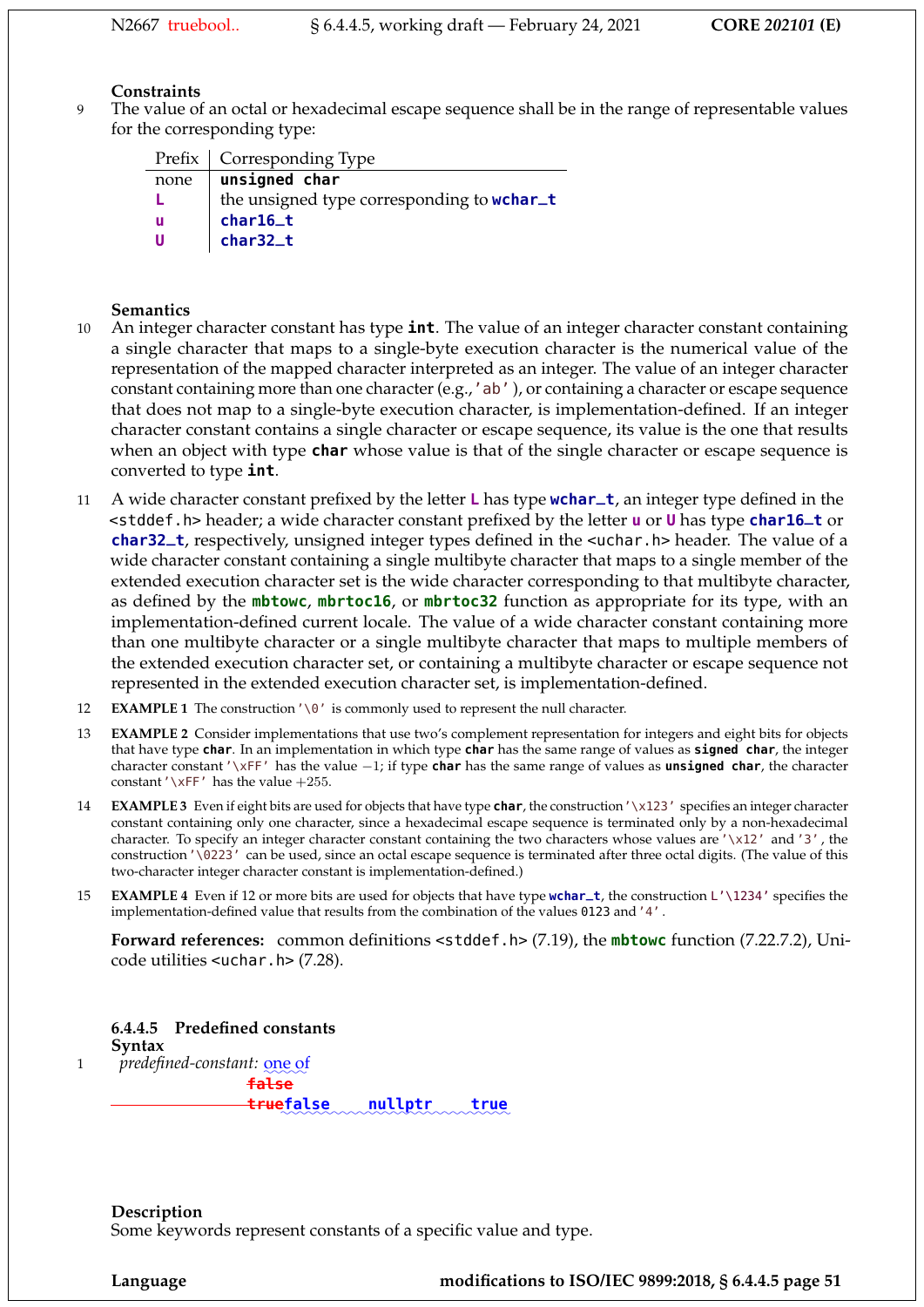## **6.4.4.5.1 The false and true constants**

#### **Description**

1 The keywords **false** and **true** represent constants of type **bool** that are suitable for use as are integer literals. Their values are 0 for **false** and 1 for **true**. 82) When used in preprocessor conditional expressions, the keywords **false** and **true** behave as if replaced with the pp-numbers 0 and 1, respectively.83)

## **6.4.4.5.2 The nullptr constant**

## **Constraints**

- 1 If the nullptr constant appears as the subject expression of a parenthesized expression or as the chosen assignment expression of a generic selection, the corresponding expression is adjusted ✿✿ ✿✿ ✿✿ ✿✿✿✿✿✿✿✿ ✿✿ ✿✿✿✿✿ ✿✿✿✿ ✿✿✿✿ ✿✿✿✿✿✿✿ ✿✿✿ ✿✿✿✿ to **nullptr**; if it appears as both the first and the second operand of an equality operator, the corresponding expression is adjusted to **true** (for ==) or **false** (for !=); if it appears as both the second and third operand of a conditional operator, the corresponding expression is adjusted to <mark>nullptr</mark>.
- $\overline{2}$ After such adjustments, the **nullptr** constant shall only be used as follows: as a null pointer constant when it appears as the operand of a conversion to a pointer type; as the only possible value for a function call argument to a parameter of type nullptr\_t; as a void expression; when used for the determination of a Boolean value or a type in a controlling expression; as an operand of an equality operator, of a conversion to **bool** or of a logical negation.

### **Description**

- 3 The keyword nullptr represents a null pointer constant of type nullptr\_t.
- 4 If a conditional operator is adjusted as in the constraints, it is unspecified if the first operand of the operator is evaluated.
- 5 NOTE The syntactical adjustments ensure that the use of **nullptr** as a null pointer constant can be detected and acted upon ✿✿✿ ✿✿✿✿✿✿✿ ✿✿✿✿✿✿✿✿✿ ✿✿✿✿✿ ✿✿✿ ✿✿✿ ✿✿✿ ✿ ✿✿✿✿✿✿✿ ✿✿ ✿ ✿✿✿ ✿✿✿✿✿ ✿✿✿✿✿✿✿ ✿✿ ✿✿ ✿✿✿✿✿✿✿ ✿✿✿ ✿✿✿✿ ✿✿✿✿ during translation time. The constraints prohibit the use of nullptr as an operand of any arithmetic operation, relational comparison, initialization, assignment or as an argument to a function parameter for which no prototype is visible.

# Forward references: the nullptr\_t type (7.19.1)

6 **EXAMPLE**

| (x ? nullptr : nullptr); valid, adjusted to nullptr, x may be evaluated            |
|------------------------------------------------------------------------------------|
| double * a = nullptr;<br>mplicit conversion to <b>double*</b> , valid              |
| free(nullptr); manufact conversion to void*, useless, but valid                    |
| printf("%p\n", nullptr); encoded invalid, use of <b>nullptr</b> without conversion |
| printf("%p\n", (void*)nullptr); // valid, explicit conversion to void*             |

# **6.4.5 String literals**

### **Syntax**

1 *string-literal:*

*encoding-prefix*opt " *s-char-sequence*opt "

**modifications to ISO/IEC 9899:2018, § 6.4.5 page 52 Language**

<sup>82)</sup>When used in arithmetic expressions after translation phase 4 the values of the keywords are promoted to type **int**. 83)Therefore, arithmetic with **false** and **true** in translation phase 4 presents results that are generally consistent with later translation phases.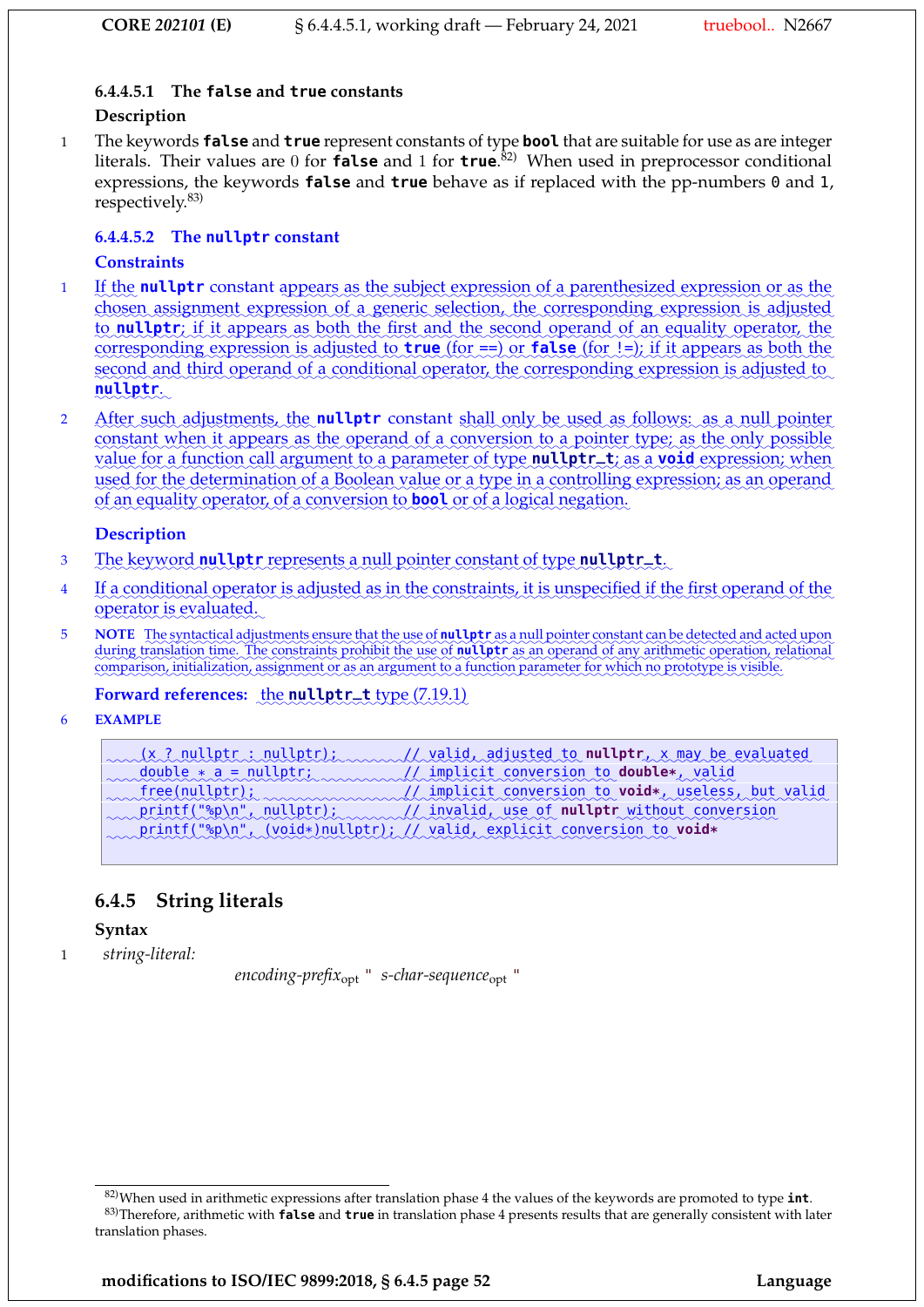- 4 For the purposes of these operators, a pointer to an object that is not an element of an array behaves the same as a pointer to the first element of an array of length one with the type of the object as its element type.
- 5 When two pointers are compared, the result depends on the relative locations in the address space of the objects pointed to. If two pointers to object types both point to the same object, or both point one past the last element of the same array object, they compare equal. If the objects pointed to are members of the same aggregate object, pointers to structure members declared later compare greater than pointers to members declared earlier in the structure, and pointers to array elements with larger subscript values compare greater than pointers to elements of the same array with lower subscript values. All pointers to members of the same union object compare equal. If the expression P points to an element of an array object and the expression Q points to the last element of the same array object, the pointer expression Q+1 compares greater than P. In all other cases, the behavior is undefined.
- 6 Each of the operators < (less than), > (greater than), <= (less than or equal to), and >= (greater than or equal to) shall yield 1 if the specified relation is true and 0 if it is false.<sup>115)</sup> The result has type **int**.

# **6.5.9 Equality operators**

## **Syntax**

1 *equality-expression:*

*relational-expression equality-expression* **==** *relational-expression equality-expression* **!=** *relational-expression*

## **Constraints**

- 2 One of the following shall hold:
	- both operands have arithmetic type;
	- <u>both operands are **nullptr**;</u>
	- both operands are pointers to qualified or unqualified versions of compatible types;
	- one operand is a pointer to an object type and the other is a pointer to a qualified or unqualified version of **void**; or
	- one operand is a pointer and the other is a null pointer constant.

### **Semantics**

- 3 The == (equal to) and != (not equal to) operators are analogous to the relational operators except for their lower precedence.<sup>116)</sup> Each of the operators yields 1 if the specified relation is true and 0 if it is false. The result has type **int**. For any pair of operands, exactly one of the relations is true.
- 4 If both of the operands have arithmetic type, the usual arithmetic conversions are performed. Values of complex types are equal if and only if both their real parts are equal and also their imaginary parts are equal. Any two values of arithmetic types from different type domains are equal if and only if the results of their conversions to the (complex) result type determined by the usual arithmetic conversions are equal.
- 5 If both operands are **nullptr** the expression is adjusted to **true** (for ==) or **false** (for !=),  $\frac{\sec 6.4.4.5.2}{2}$
- 6 Otherwise, at least one operand is a pointer. If one operand is a pointer and the other is a null pointer constant, the null pointer constant is converted to the type of the pointer. If one operand is a

<sup>&</sup>lt;sup>115)</sup>The expression a<br/>sls not interpreted as in ordinary mathematics. As the syntax indicates, it means (a<br/>sls) <c; in other words, "if a is less than b, compare 1 to c; otherwise, compare 0 to c".

<sup>&</sup>lt;sup>116</sup>)Because of the precedences,  $a < b$  == c<d is 1 whenever  $a < b$  and c<d have the same truth-value.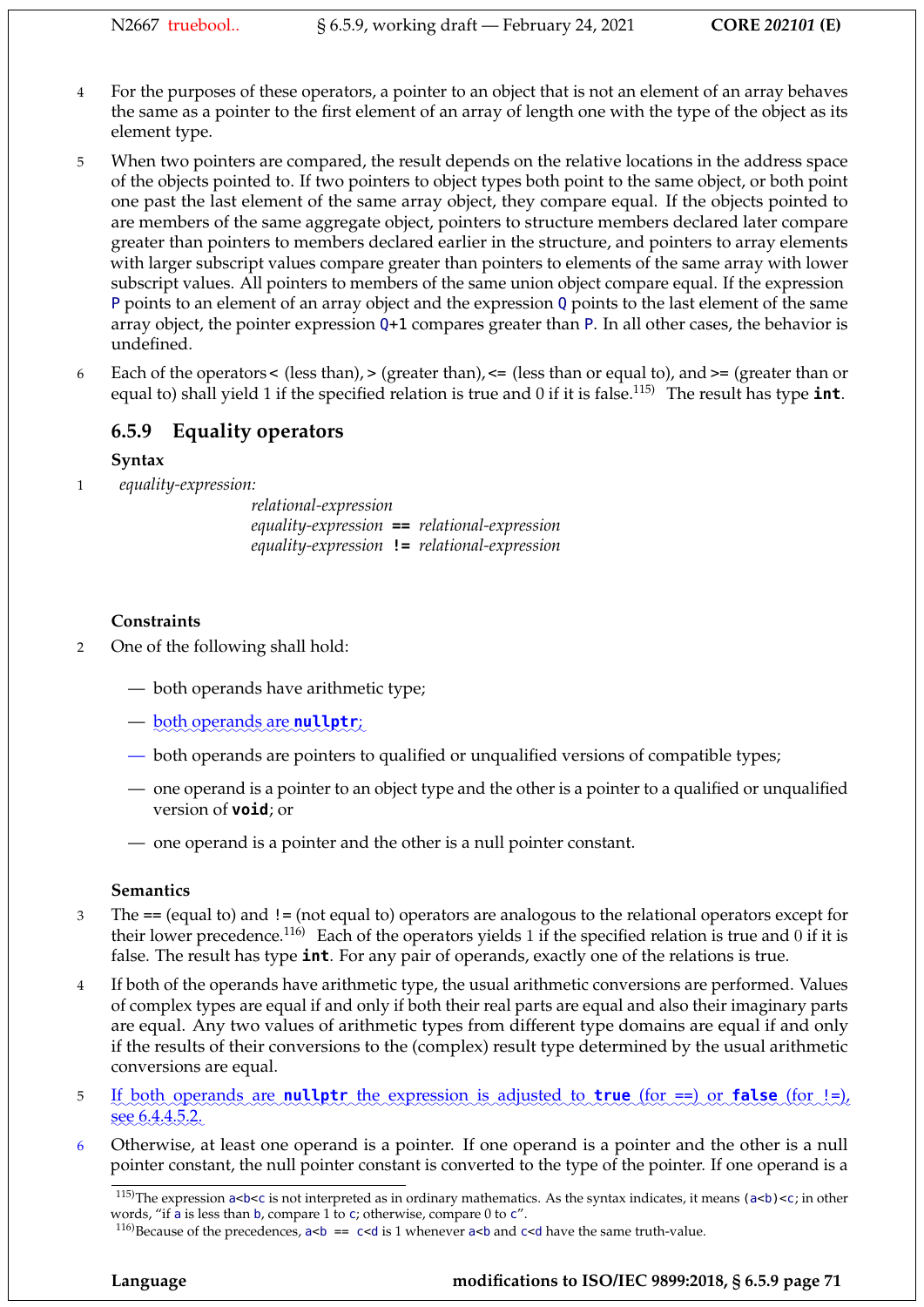- both operands have void type;
- both operands are pointers to qualified or unqualified versions of compatible types;
- <u>both operands are **nullptr**;</u>
- one operand is a pointer and the other is a null pointer constant; or
- one operand is a pointer to an object type and the other is a pointer to a qualified or unqualified version of **void**.

#### **Semantics**

- 4 The first operand is evaluated; there is a sequence point between its evaluation and the evaluation of the second or third operand (whichever is evaluated). The second operand is evaluated only if the first compares unequal to 0; the third operand is evaluated only if the first compares equal to 0; the result is the value of the second or third operand (whichever is evaluated), converted to the type described below.<sup>118)</sup>
- 5 If both the second and third operands have arithmetic type, the result type that would be determined by the usual arithmetic conversions, were they applied to those two operands, is the type of the result. If both the operands have structure or union type, the result has that type. If both operands have void type, the result has void type. $\Box$
- 6 If both the second and third operands are **nullptr**, the expression is adjusted to **nullptr** and it is unspecified if the first operand is evaluated, see 6.4.4.5.2.
- 7 If both the second and third operands are pointers or one is a null pointer constant and the other is a pointer, the result type is a pointer to a type qualified with all the type qualifiers of the types referenced by both operands. Furthermore, if both operands are pointers to compatible types or to differently qualified versions of compatible types, the result type is a pointer to an appropriately qualified version of the composite type; if one operand is a null pointer constant, the result has the type of the other operand; otherwise, one operand is a pointer to **void** or a qualified version of **void**, in which case the result type is a pointer to an appropriately qualified version of **void**.
- 8 **EXAMPLE** The common type that results when the second and third operands are pointers is determined in two independent stages. The appropriate qualifiers, for example, do not depend on whether the two pointers have compatible types.
- 9 Given the declarations

```
const void *c_vp;
void *vp;
const int *c_ip;
volatile int *v_ip;
int *ip;
const char *c_cp;
```
the third column in the following table is the common type that is the result of a conditional expression in which the first two columns are the second and third operands (in either order):

```
c_vp c_ip const void *
v_ip 0 volatile int *
c_ip v_ip const volatile int *
vp c_cp const void *
ip c_ip const int *
vp ip void *
```
## **6.5.16 Assignment operators**

## **Syntax**

1 *assignment-expression:*

*conditional-expression unary-expression assignment-operator assignment-expression*

**modifications to ISO/IEC 9899:2018, § 6.5.16 page 74 Language**

<sup>118)</sup>A conditional expression does not yield an lvalue.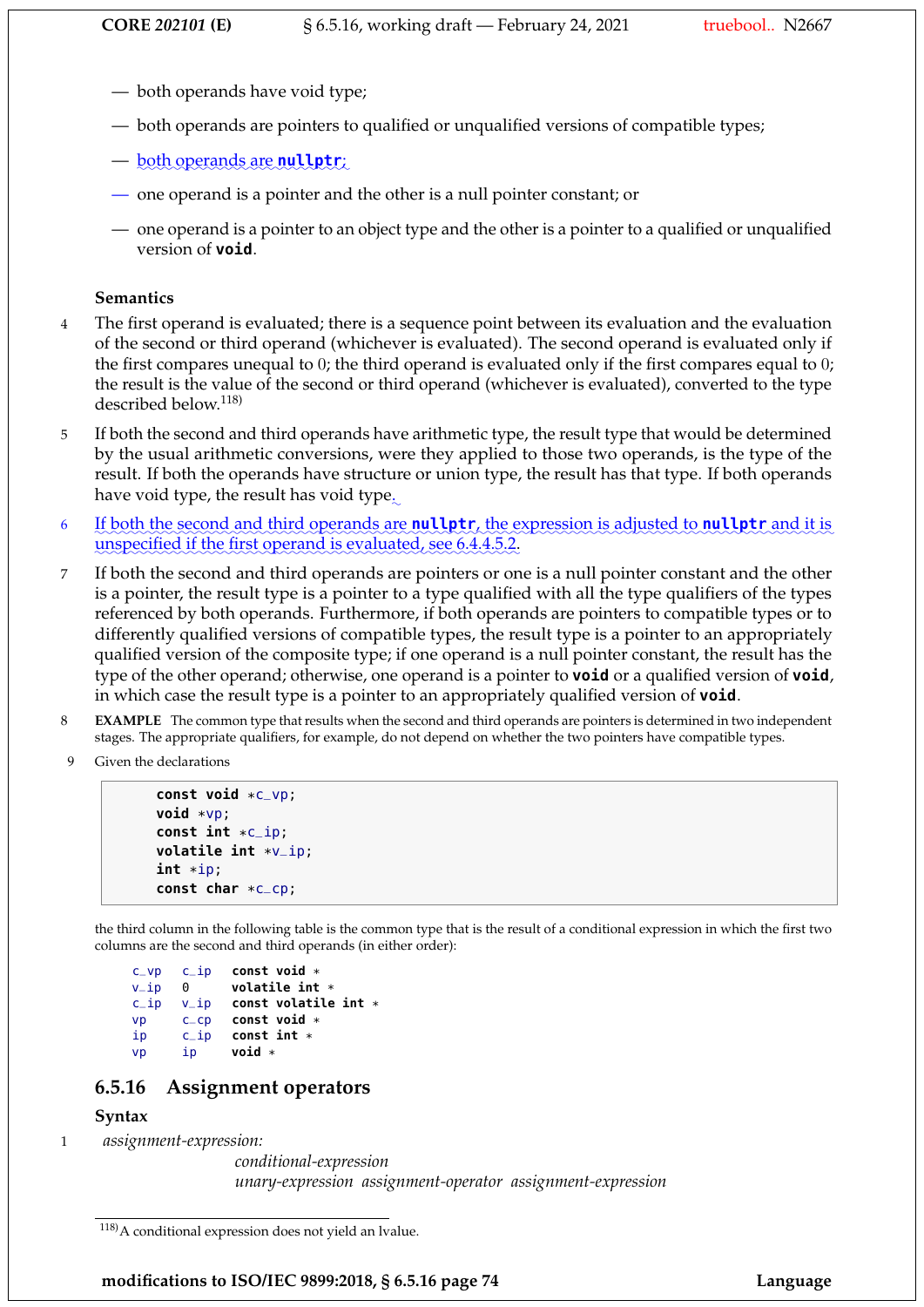**\_\_STDC\_IEC\_559\_\_** The integer constant 1, intended to indicate conformance to the specifications in Annex F (IEC 60559 floating-point arithmetic).

**\_\_STDC\_IEC\_559\_COMPLEX\_\_** The integer constant 1, intended to indicate adherence to the specifications in Annex G (IEC 60559 compatible complex arithmetic).

- **\_\_STDC\_LIB\_EXT1\_\_** The integer constant 202101L, intended to indicate support for the extensions defined in Annex K (Bounds-checking interfaces). $187$ )
- **\_\_STDC\_NO\_ATOMICS\_\_** The integer constant 1, intended to indicate that the implementation does not support atomic types (including the **\_Atomic** type qualifier) and the <stdatomic.h> header.
- **\_\_STDC\_NO\_COMPLEX\_\_** The integer constant 1, intended to indicate that the implementation does not support complex types or the <complex.h> header.
- **\_\_STDC\_NO\_THREADS\_\_** The integer constant 1, intended to indicate that the implementation does not support the <threads.h> header.

**\_\_STDC\_NO\_VLA\_\_** The integer constant 1, intended to indicate that the implementation does not support variable length arrays or variably modified types.

<sup>2</sup> An implementation that defines **\_\_STDC\_NO\_COMPLEX\_\_** shall not define **\_\_STDC\_IEC\_559\_COMPLEX\_\_**.

#### **6.10.8.4 Optional macros**

1 The keywords

| alignas | bool  | nullptr<br>$\sim$ $\sim$ $\sim$ $\sim$ | thread_local |
|---------|-------|----------------------------------------|--------------|
| alignof | false | static_assert                          | true         |

optionally are also predefined macro names that expand to unspecified tokens.

### **6.10.9 Pragma operator**

#### **Semantics**

1 A unary operator expression of the form:

**\_Pragma (** *string-literal* **)**

is processed as follows: The string literal is *destringized* by deleting any encoding prefix, deleting the leading and trailing double-quotes, replacing each escape sequence \" by a double-quote, and replacing each escape sequence \\ by a single backslash. The resulting sequence of characters is processed through translation phase 3 to produce preprocessing tokens that are executed as if they were the *pp-tokens* in a pragma directive. The original four preprocessing tokens in the unary operator expression are removed.

2 **EXAMPLE** A directive of the form:

```
#pragma listing on "..\listing.dir"
```
can also be expressed as:

**\_Pragma** ("listing on \"..\\listing.dir\"")

The latter form is processed in the same way whether it appears literally as shown, or results from macro replacement, as in:

```
#define LISTING(x) PRAGMA(listing on #x)
#define PRAGMA(x) _Pragma(#x)
LISTING (..\listing.dir)
```
187)The intention is that this will remain an integer constant of type **long int** that is increased with each revision of this document.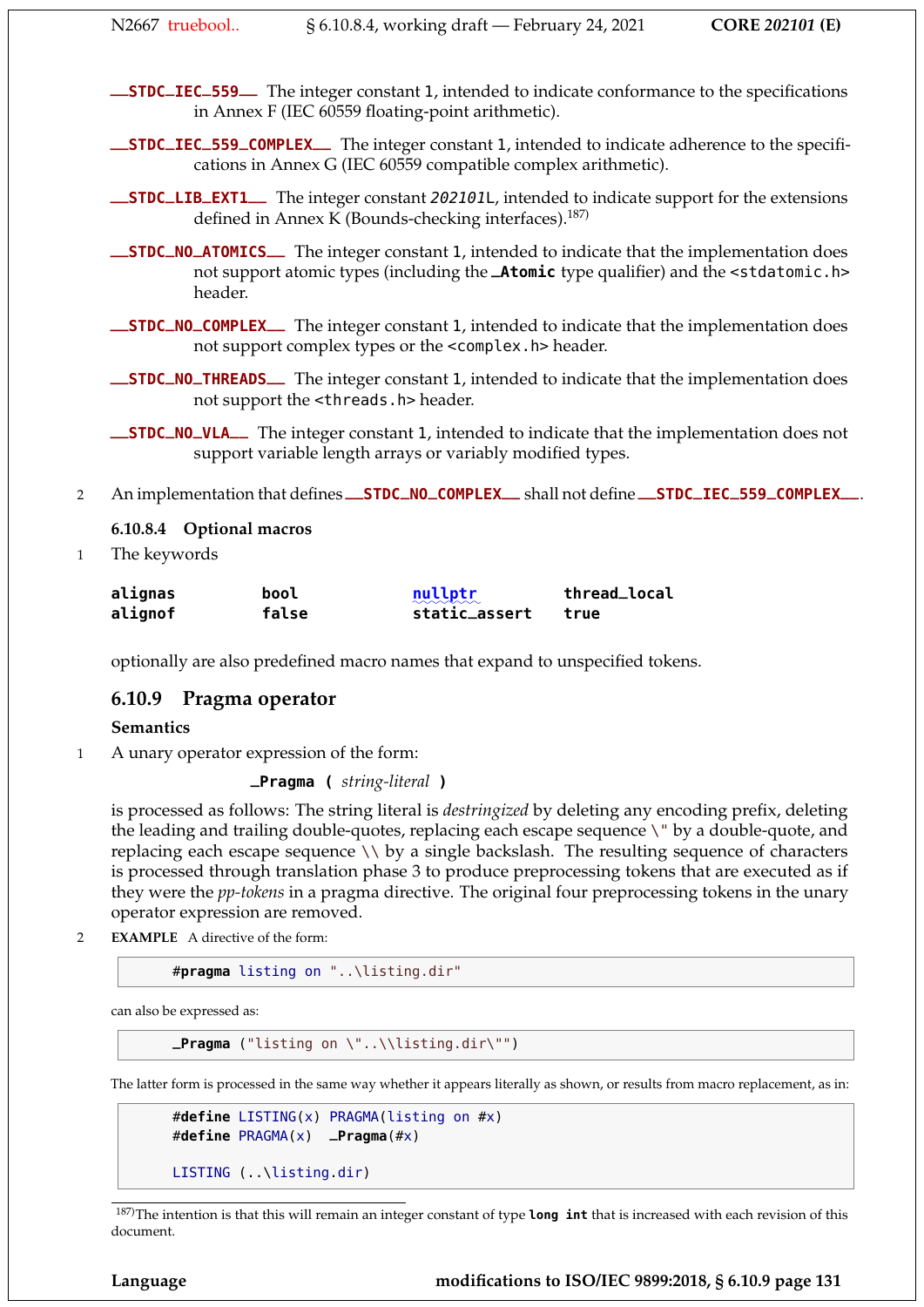# **6.11 Future language directions**

# **6.11.1 Floating types**

1 Future standardization may include additional floating-point types, including those with greater range, precision, or both than **long double**.

# **6.11.2 Linkages of identifiers**

1 Declaring an identifier with internal linkage at file scope without the **static** storage-class specifier is an obsolescent feature.

# **6.11.3 Null pointer constants**

1 The property of integer constant expressions with the value 0, and such expressions cast to type **void**\*, to stand in as a null pointer constant is an obsolescent feature.

# **6.11.4 External names**

1 Restriction of the significance of an external name to fewer than 255 characters (considering each universal character name or extended source character as a single character) is an obsolescent feature that is a concession to existing implementations.

# **6.11.5 Character escape sequences**

1 Lowercase letters as escape sequences are reserved for future standardization. Other characters may be used in extensions.

# **6.11.6 Storage-class specifiers**

1 The placement of a storage-class specifier other than at the beginning of the declaration specifiers in a declaration is an obsolescent feature.

# **6.11.7 Function declarators**

1 The use of function declarators with empty parentheses (not prototype-format parameter type declarators) is an obsolescent feature.

# **6.11.8 Function definitions**

1 The use of function definitions with separate parameter identifier and declaration lists (not prototypeformat parameter type and identifier declarators) is an obsolescent feature.

# **6.11.9 Pragma directives**

1 Pragmas whose first preprocessing token is **STDC** are reserved for future standardization.

# **6.11.10 Predefined macro names**

<sup>1</sup> Macro names beginning with **\_\_STDC\_** are reserved for future standardization.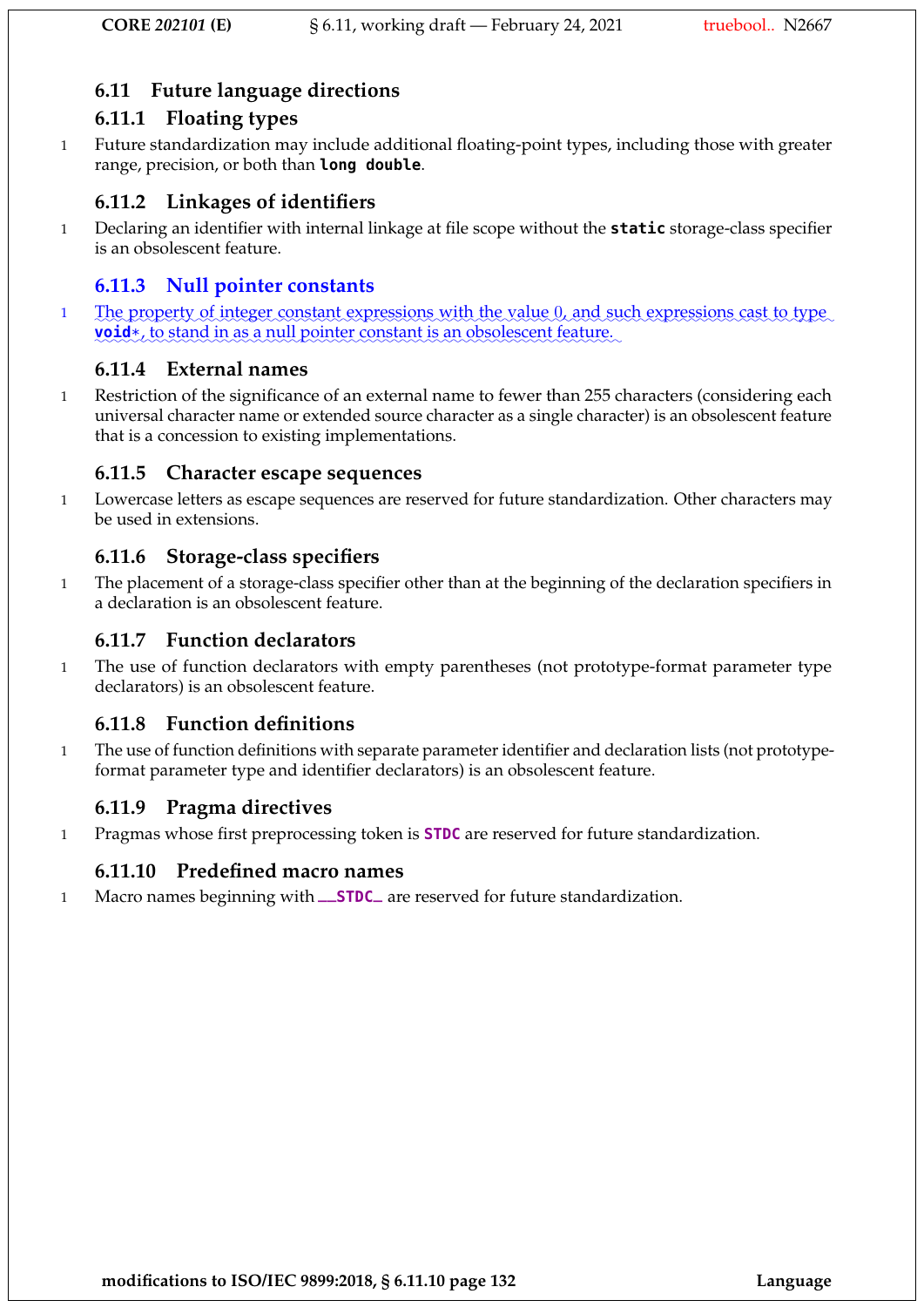# **7.19 Common definitions <stddef.h>**

- 1 The header <stddef.h> defines the following macros and declares the following types. Some are also defined in other headers, as noted in their respective subclauses.
- 2 The types are

**nullptr\_t**

which is the type of the **nullptr** constant, see below;

mmptrdiff\_t

which is the signed integer type of the result of subtracting two pointers;

 $\sim \infty$ size\_t

which is the unsigned integer type of the result of the **sizeof** operator;

max\_align\_t

which is an object type whose alignment is the greatest fundamental alignment; and

wchart

which is an integer type whose range of values can represent distinct codes for all members of the largest extended character set specified among the supported locales; the null character shall have the code value zero. Each member of the basic character set shall have a code value equal to its value when used as the lone character in an integer character constant if an implementation does not define \_\_STDC\_MB\_MIGHT\_NEQ\_WC\_\_\_.

3 The macros are

www.<u>NULL</u>

which expands to an implementation-defined null pointer constant;<sup>269)</sup> and

 $\sim$   $\sim$  offsetof(type, member-designator)

which expands to an integer constant expression that has type **size\_t**, the value of which is the offset in bytes, to the structure member (designated by *member-designator*), from the beginning of its structure (designated by *type*). The type and member designator shall be such that given

static type t;

then the expression &(t. *member-designator*) evaluates to an address constant. (If the specified member is a bit-field, the behavior is undefined.)

#### **Recommended practice**

- <sup>4</sup> The types used for **size\_t** and **ptrdiff\_t** should not have an integer conversion rank greater than that of **signed long int** unless the implementation supports objects large enough to make this necessary.
- 5 The macro **NULL** should expand to **nullptr**.

<sup>269)</sup>The **NULL** macro is an obsolescent feature.

**Library modifications to ISO/IEC 9899:2018, § 7.19 page 213**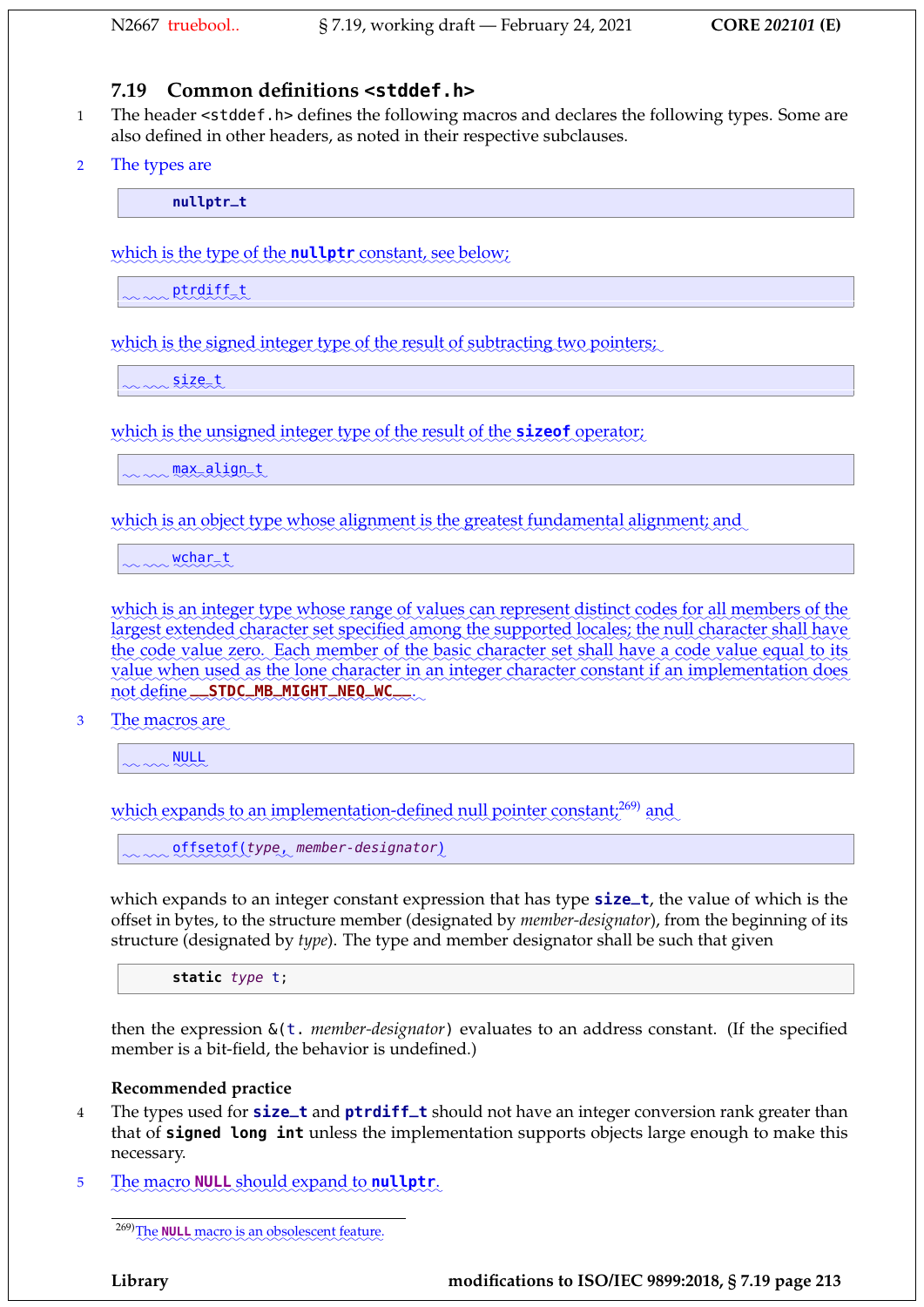# **7.19.1 The nullptr\_t type**

#### **Constraints**

<sup>1</sup> The **nullptr\_t** type shall only be used to declare objects if they are function parameters. Such a parameter with **nullptr\_t** type shall not be subject to lvalue conversion.

#### **Description**

- <sup>2</sup> The **nullptr\_t** type is a complete object type that is not a pointer type itself and that is different from any other object type. It has only a very limited use in contexts where this type is needed to distinguish **nullptr** from other expression types. By the constraints, objects of this type may only occur as parameters, and even as such their particular value (known to be **nullptr**) will never be read.
- 3 **EXAMPLE 1** Consider a function func that receives a pointer parameter that can either be valid or a null pointer to indicate a default choice.

```
// header "func.h"
void func(toto*);
// define a default action
// no parameter name, parameter is never read
inline void func_nullptr(nullptr_t) {
  ...
}
#define func(P) \
   _Generic((P), \
         nullptr_t: func_nullptr, \
         default: func)(P)
----------------------------------------------------------
// one translation unit
#include "func.h"
// emit an external definition
extern void func_nullptr(nullptr_t);
// define the general action
void (func)(toto* p) {
  // p may still have value null
  if (!p) func_nullptr(nullptr); // may only be called with nullptr
  else {
    ...
  }
}
```
Here, a function func\_nullptr is defined that receives a **nullptr\_t** type. The function needs no access to the parameter, since that parameter can only hold one specific value and it may not even be evaluated. A type-generic macro **func** then chooses this function or the general function func. The translation unit that defines func may then emit an external definition of func\_nullptr and also use it within the definition for the case that func receives a parameter value that is null without being recognized as such at translation time of the call.

#### 4 **EXAMPLE 2**

**#include** "func.h" ... **func**(0); // ok, but uses the general function and may issue a diagnostic **func**(**nullptr**); // uses default action directly

The use of the macro with a null pointer constant of integer type then uses the general function and sets the parameter to null; implementations that chose to diagnose the use of null pointer constants of integer type may do so for this call. In contrast to that, a call that uses **nullptr** as an argument directly resolves to func\_nullptr, may or may not inline the corresponding action, and will not trigger such a diagnosis.

5 **EXAMPLE 3**

**#define func\_strict**(P) \

**modifications to ISO/IEC 9899:2018, § 7.19.1 page 214 Library**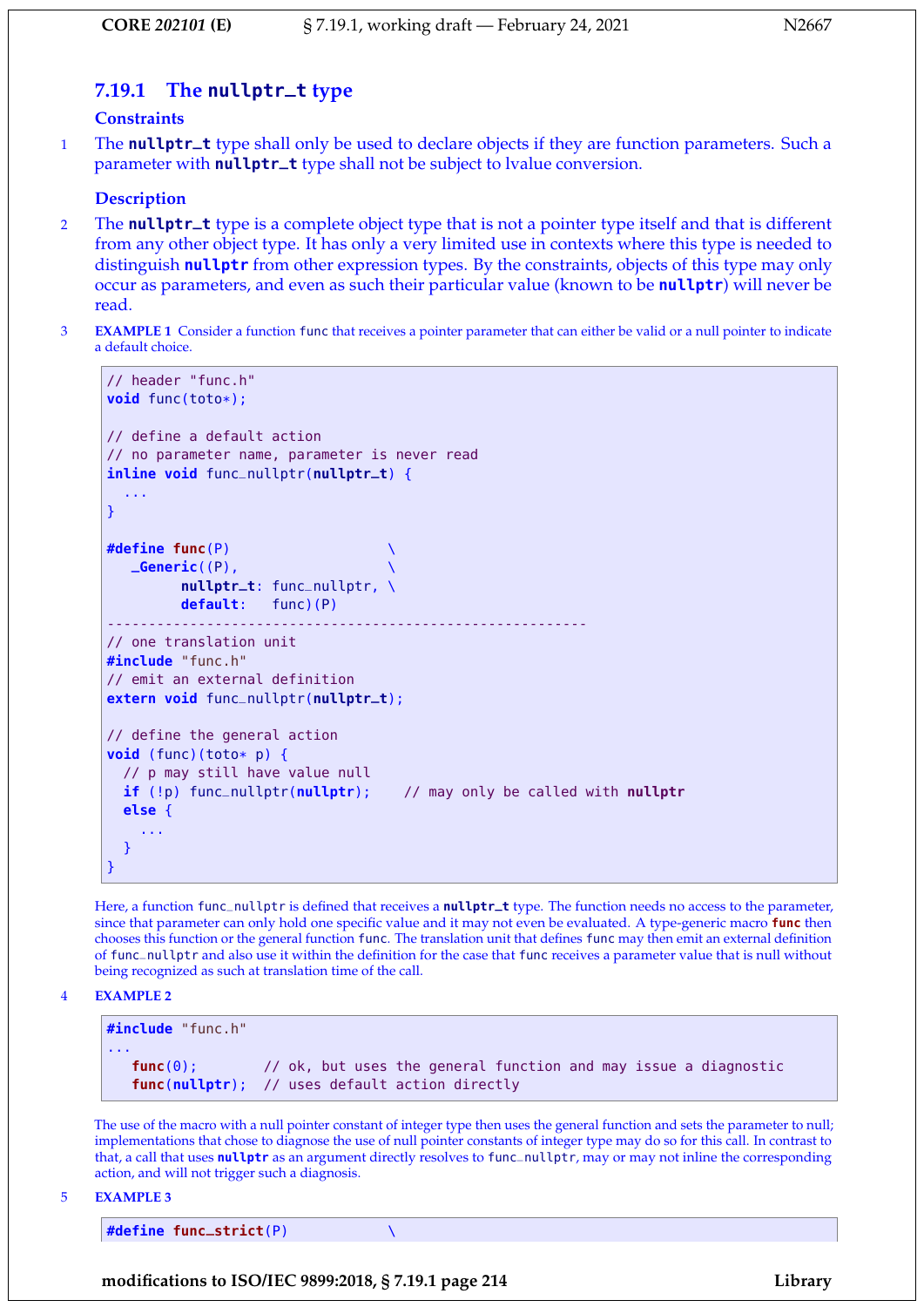```
_Generic((P), \
        nullptr_t: func_nullptr, \
        toto*: func)(P)
...
  func_strict(0); // invalid, int not a valid choice, constraint violation
  func_strict(nullptr); // uses default action directly
```
The emission of a diagnosis can be forced by restricting the admissible type as shown in the definition of **func\_strict.**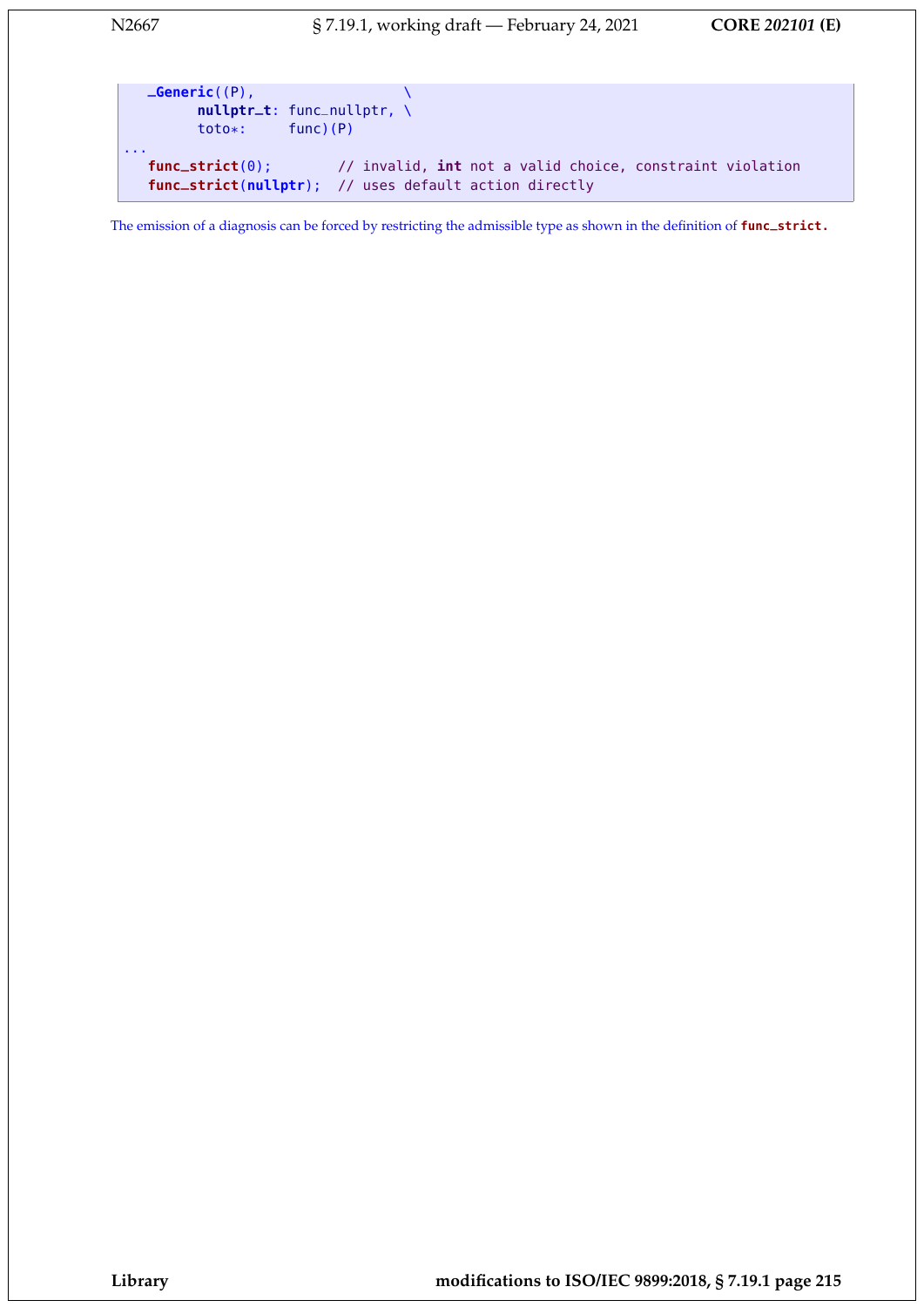# **7.31 Future library directions**

1 The following names are grouped under individual headers for convenience. All external names described below are reserved no matter what headers are included by the program.

# **7.31.1 Complex arithmetic <complex.h>**

1 The function names

| cerf  | cexpm1 | clog2   |
|-------|--------|---------|
| cerfc | clog10 | clgamma |
| cexp2 | clog1p | ctgamma |

and the same names suffixed with **f** or **l** may be added to the declarations in the <complex.h> header.

# **7.31.2 Character handling <ctype.h>**

1 Function names that begin with either **is** or **to**, and a lowercase letter may be added to the declarations in the <ctype.h> header.

# **7.31.3 Errors <errno.h>**

1 Macros that begin with **E** and a digit or **E** and an uppercase letter may be added to the macros defined in the **serrno**.h> header.

# **7.31.4 Floating-point environment <fenv.h>**

<sup>1</sup> Macros that begin with **FE\_** and an uppercase letter may be added to the macros defined in the <fenv.h> header.

# **7.31.5 Format conversion of integer types <inttypes.h>**

1 Macros that begin with either **PRI** or **SCN**, and either a lowercase letter or X may be added to the macros defined in the <inttypes.h> header.

# **7.31.6 Localization <locale.h>**

<sup>1</sup> Macros that begin with **LC\_** and an uppercase letter may be added to the macros defined in the <locale.h> header.

# **7.31.7 Signal handling <signal.h>**

<sup>1</sup> Macros that begin with either **SIG** and an uppercase letter or **SIG\_** and an uppercase letter may be added to the macros defined in the <signal.h> header.

# **7.31.8 Alignment <stdalign.h>**

<sup>1</sup> The header <stdalign.h> together with its defined macros **\_\_alignas\_is\_defined** and **\_\_alignas\_is\_defined** is an obsolescent feature.

# **7.31.9 Atomics <stdatomic.h>**

- <sup>1</sup> Macros that begin with **ATOMIC\_** and an uppercase letter may be added to the macros defined in the <stdatomic.h> header. Typedef names that begin with either **atomic\_** or **memory\_**, and a lowercase letter may be added to the declarations in the <stdatomic.h> header. Enumeration constants that begin with **memory\_order\_** and a lowercase letter may be added to the definition of the **memory\_order** type in the <stdatomic.h> header. Function names that begin with **atomic\_** and a lowercase letter may be added to the declarations in the <stdatomic.h> header.
- <sup>2</sup> The macro **ATOMIC\_VAR\_INIT** is an obsolescent feature.

# **7.31.10 Common definitions <stddef.h>**

1 The macro **NULL** is an obsolescent feature.